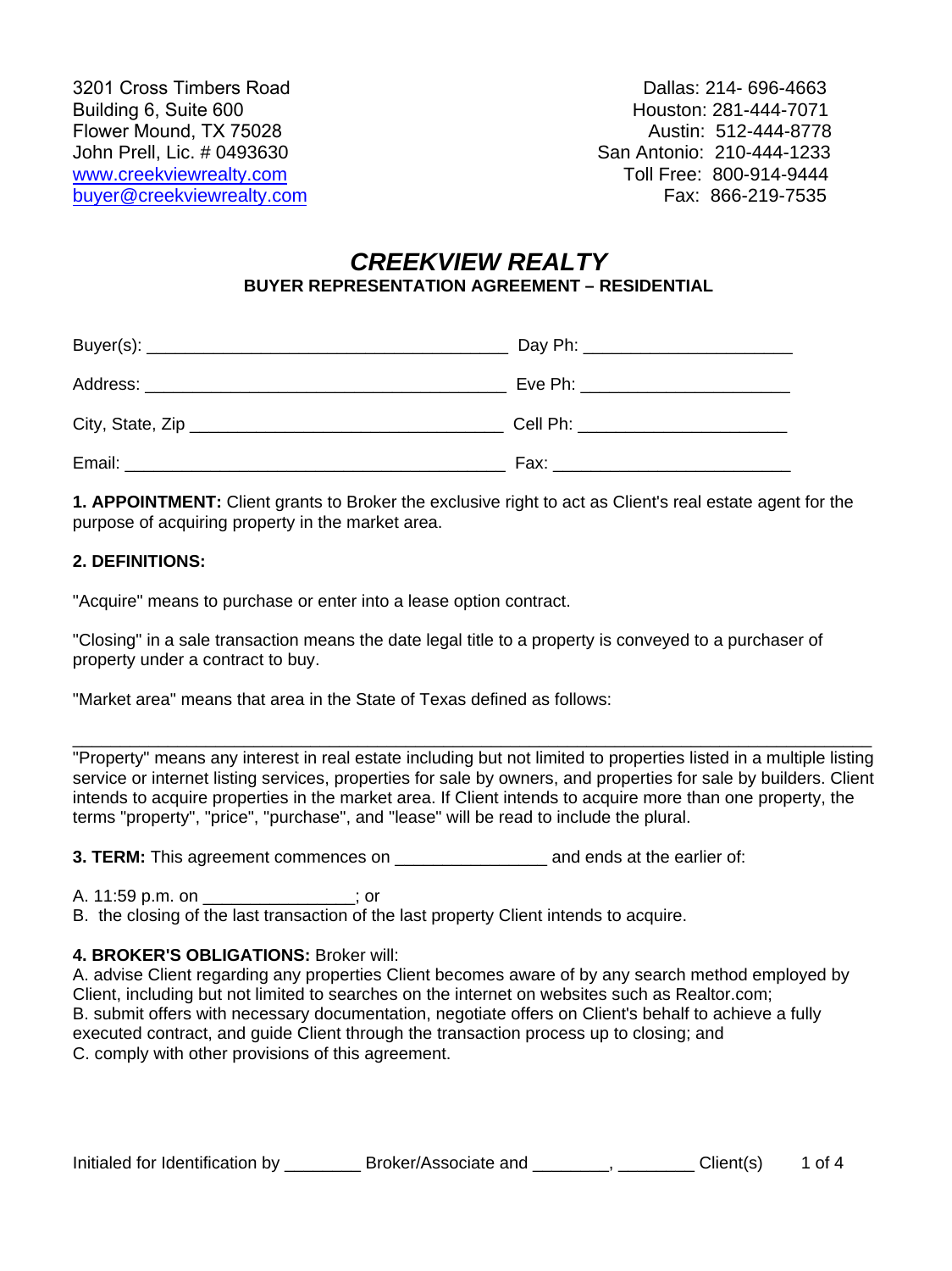### **5. CLIENT'S OBLIGATIONS:** Client will:

A. use due diligence in searching for, locating, and screening properties for possible purchase;

B. work exclusively through Broker in acquiring property in the market area and negotiate the acquisition of property in the market area only through Broker;

C. inform other brokers, salespersons, and sellers with whom Client may have contact that Broker exclusively represents Client for the purpose of acquiring property in the market area and refer all such persons to Broker;

D. comply with other provisions of this agreement.

**6. BROKER'S FEES:** (Notice: Section 15(a)(6)(D) of the Real Estate License Act prohibits a broker from receiving compensation from more than one party except with the full knowledge and consent of all parties.)

A. Commission: Broker's fee under this agreement shall be a commission of a minimum of **1%** of the gross sales price of property acquired, or \$1500, whichever is greater. Any excess commission Broker receives from a seller or other agent, up to a maximum amount of **2%**, will be rebated to Client after closing. The parties acknowledge that this fee arrangement is based on Broker providing limited services to Client, and that if services required by Client exceed those services set forth in Paragraph 4, then additional fees may be due to Broker.

B. Source of Payment: Broker will seek to obtain payment of the commission specified above first from the sellers or their agents. If such persons refuse or fail to pay Broker the amount specified, Client will pay Broker the amount specified less any amounts Broker receives from such persons.

C. Earned and Payable: A person is not obligated to pay Broker a commission until such time as Broker's commission is earned and payable.

(1) Broker's commission is earned when Client enters into a binding written contract for the acquisition of property in the market area.

(2) Broker's commission is payable, either during the term of this agreement or after it ends, upon the earlier of:

(a) the closing of the transaction to acquire the property;

(b) Client's breach of a written contract to purchase or lease a property in the market area;

or

(c) Client's breach of this agreement.

(3) If Client acquires more than one property under this agreement, Broker's commissions for each property acquired are earned as each property is acquired and are payable at each closing of the properties acquired.

D. Additional Compensation: If any sellers or their agents offer compensation in excess of 3% (for example, marketing incentives or bonuses to cooperating brokers) Broker may retain the additional compensation in addition to the fee specified above. Client is not obligated to pay any such additional compensation to Broker.

E. Acquisition of Broker's Listing: Notwithstanding any provision to the contrary, if Client acquires a property listed by Broker, Broker will be paid in accordance with the terms of Broker's listing agreement with the owner and Client will have no obligation to pay Broker. Client shall still be entitled to rebate specified above.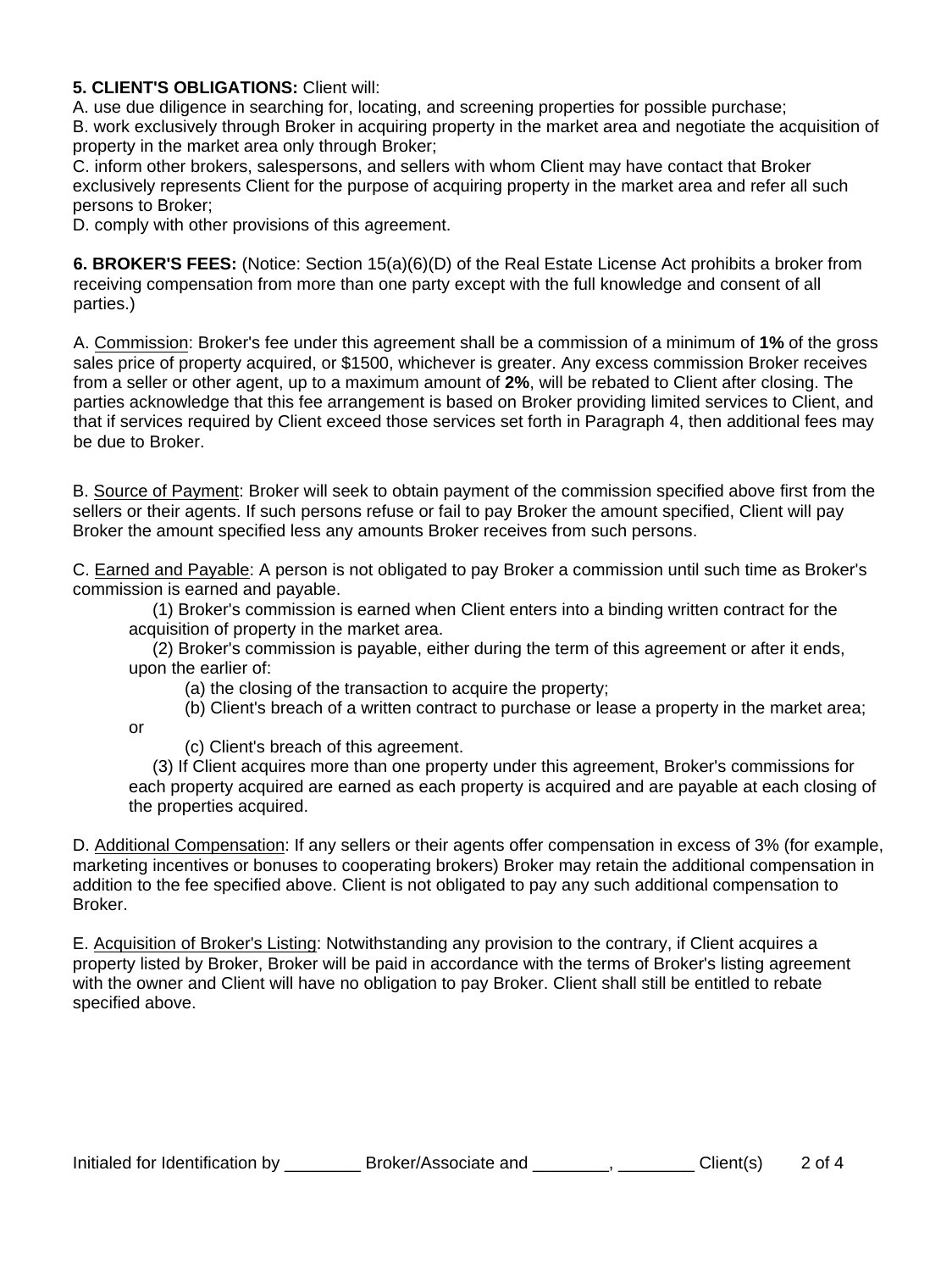F. County: All amounts payable to Broker are to be paid in cash in either Collin or Dallas County, Texas.

G. Escrow Authorization: Client authorizes, and Broker may so instruct, any escrow or closing agent authorized to close a transaction for the acquisition of property contemplated by this agreement to collect and disburse to Broker all amounts payable to Broker.

## **7. REPRESENTATIONS:**

A. Each person signing this agreement represents that the person has the legal capacity and authority to bind the respective party to this agreement.

B. Client represents that Client is not now a party to another buyer or tenant representation agreement with another broker for the acquisition of property in the market area.

C. Client represents that all information provided by Client to Broker relating to Client's ability to acquire property in the market area is true and correct.

**8. AGENCY RELATIONSHIPS:** Broker will exclusively represent Client in all transactions contemplated by this agreement except for the acquisition of property listed by Broker. For properties listed by Broker, Client authorizes Broker to act as an intermediary with no appointments. Broker will not appoint specific associates to either Client or the owner. Any associate(s) servicing the parties will act solely as Broker's intermediary representative(s).

Notice: If Broker acts as an intermediary under this paragraph, Broker and any of Broker's associates: A. may not disclose to Client that the seller or landlord will accept a price less than the asking price unless otherwise instructed in a separate writing by the seller or landlord;

B. may not disclose to the seller or landlord that Client will pay a price greater than the price submitted in a written offer to the seller or landlord unless otherwise instructed in a separate writing by Client;

C. may not disclose any confidential information or any information a seller or landlord or Client specifically instructs Broker in writing not to disclose unless otherwise instructed in a separate writing by the respective party or required to disclose the information by the Real Estate License Act or a court order or if the information materially relates to the condition of the property;

D. shall treat all parties to the transaction honestly; and

E. shall comply with the Real Estate License Act

If Client does not wish Broker to show Client any of Broker listings, Client shall notify Broker as such in writing.

**9. COMPETING CLIENTS:** Client acknowledges that Broker may represent other prospective buyers who may seek to acquire properties that may be of interest to Client. Client agrees that Broker may, during the term of this agreement and after it ends, represent such other prospects, show the other prospects the same properties that Broker shows to Client, and act as a real estate broker for such other prospects in negotiating the acquisition of properties that Client may seek to acquire.

**10. CONFIDENTIAL INFORMATION:** During the term of this agreement or after its termination, Broker may not knowingly disclose information obtained in confidence from Client except as authorized by Client or required by law. Broker may not disclose to Client any information obtained in confidence regarding any other person Broker represents or may have represented except as required by law.

**11. MEDIATION:** The parties agree to negotiate in good faith in an effort to resolve any dispute that may arise related to this agreement or any transaction related to or contemplated by this agreement. If the dispute cannot be resolved by negotiation, the parties will submit the dispute to mediation before resorting to arbitration or litigation and will equally share the costs of a mutually acceptable mediator.

**12. DEFAULT:** If either party fails to comply with this agreement or makes a false representation in this

| Initialed for Identification by | Broker/Associate and | Client(s) | 3 of 4 |
|---------------------------------|----------------------|-----------|--------|
|---------------------------------|----------------------|-----------|--------|